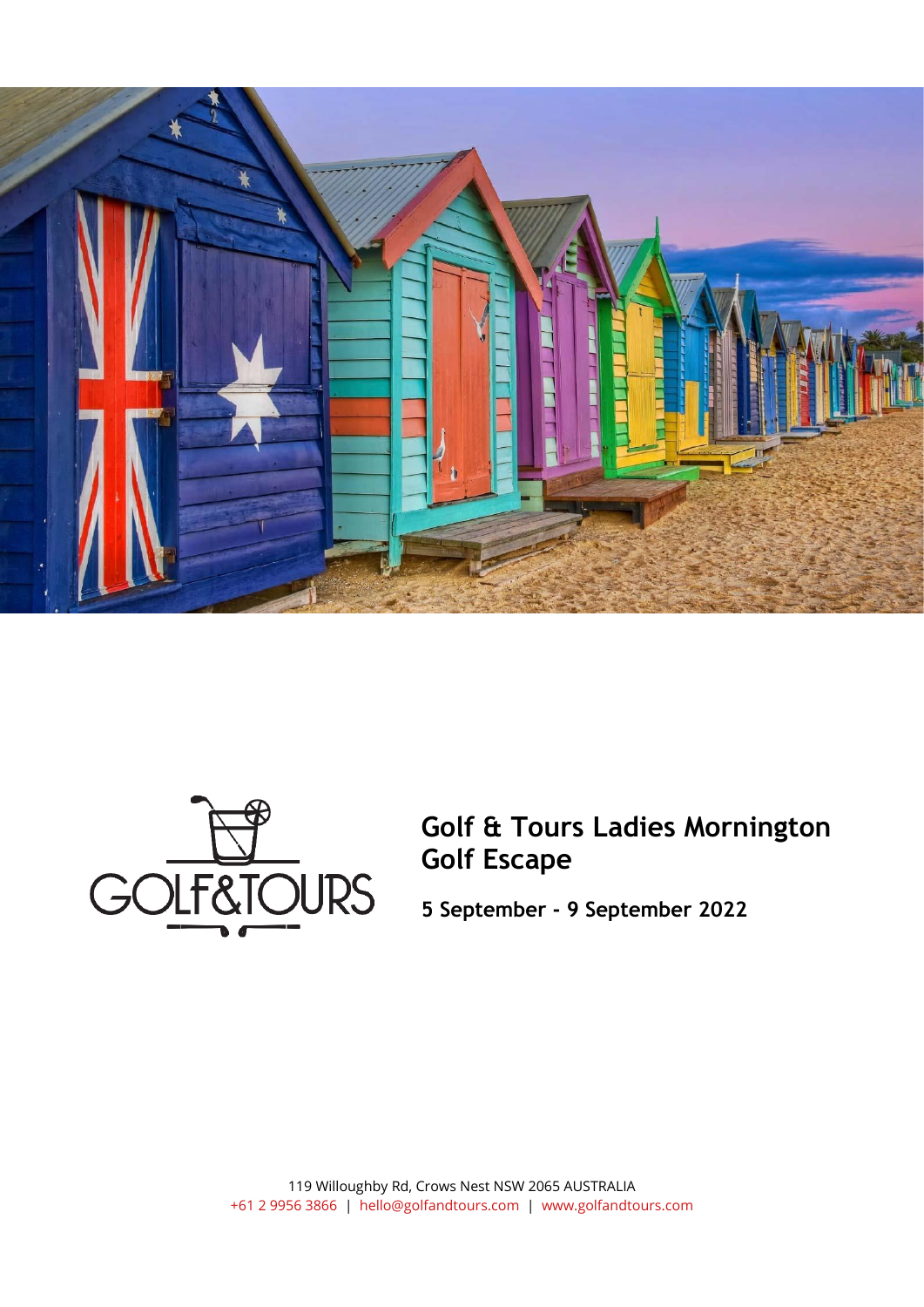

# Your Trip at a Glance

|   | Day Date           | <b>Itinerary</b>                                                                     | <b>Accommodation</b>  |
|---|--------------------|--------------------------------------------------------------------------------------|-----------------------|
| 1 | 5 Sep 2022,<br>Mon | Sandhurst Golf Club - 18 Holes with shared motorised cart<br><b>Welcome Drinks</b>   | <b>Hotel Sorrento</b> |
| 2 | 6 Sep 2022,<br>Tue | Moonah Links Golf Club - 18 Holes with shared motorised<br>carts                     | Hotel Sorrento        |
| 3 | 7 Sep 2022,<br>Wed | <b>Optional Wine Tour</b>                                                            | <b>Hotel Sorrento</b> |
| 4 | 8 Sep 2022,<br>Thu | The Dunes Golf Links - 18 Holes with shared motorised cart<br><b>Farewell Dinner</b> | Hotel Sorrento        |
| 5 | 9 Sep 2022,<br>Fri | St Andrews Beach Golf Club - 18 Holes with shared motorised<br>carts                 |                       |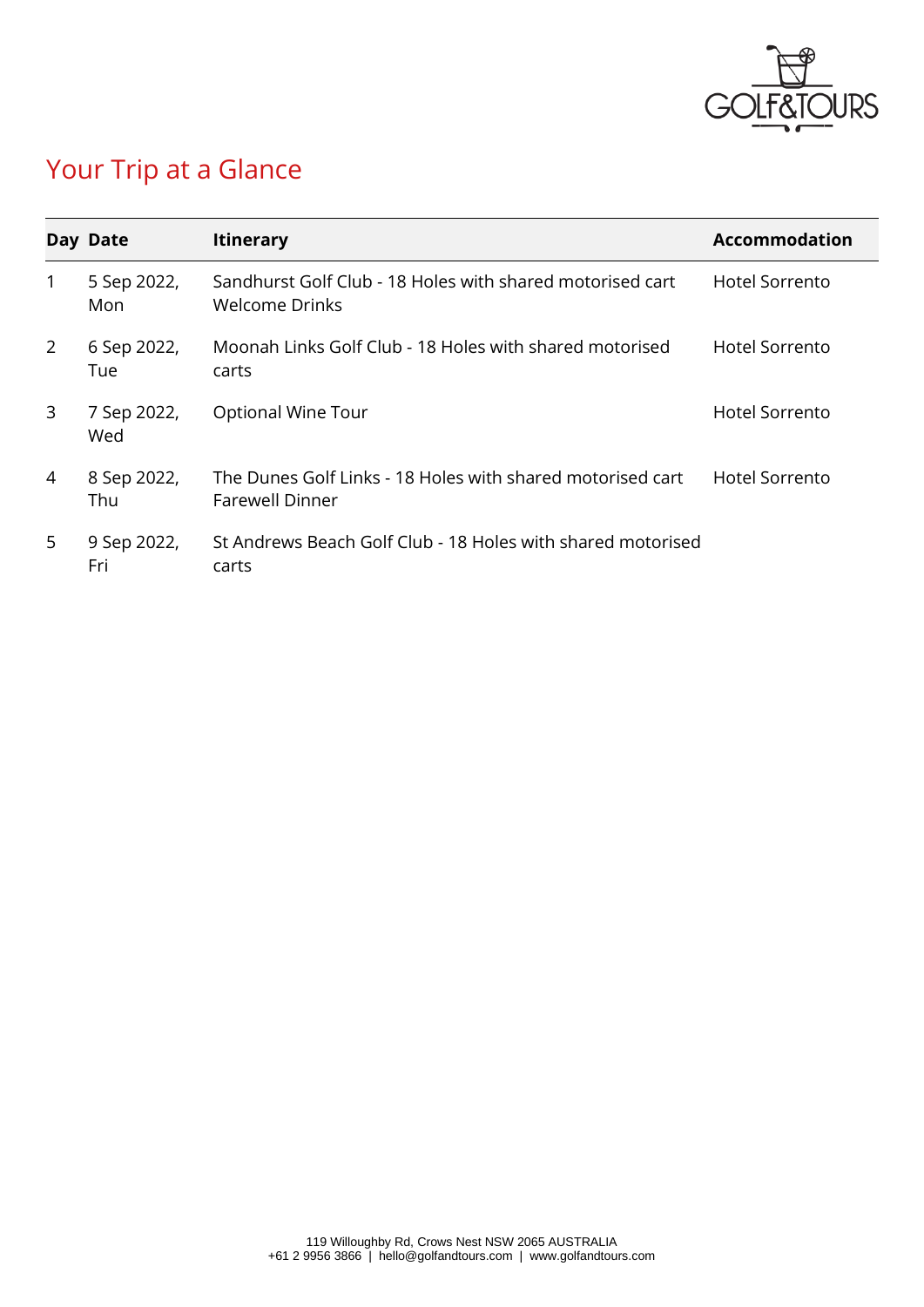

## Day by Day Itinerary:

## **Day 1 Monday 5 September 2022**

## **Sandhurst Golf Club - 18 Holes with shared motorised cart**

The Sandhurst Club is home to two of Victoria's great golf courses, rated in Australia's top 100 courses, and is also the home of the Australian PGA and the official corporate golf club of the St Kilda Football Club. The courses are nationally renowned for their challenging but fair design, outstanding condition and stunning visual appeal. The Club has previously hosted the Victorian PGA Championships.



Overnight at [Hotel Sorrento](https://hotelsorrento.com.au/) - Garden Suites

Standing proudly on the Sorrento clifftops overlooking the sparkling waters of Port Philip Bay, Hotel Sorrento combines modern luxury with old-world charm. With an awardwining restaurant, several exclusive bars and cocktail lounges and premium accommodation, Hotel Sorrento has something for everyone. Set in the heart of Sorrento, walking distance to picture-postcard beaches and a short drive to the worldrenowned Mornington Peninsula wine and golf region, Hotel Sorrento is an ideal location to base yourself for a week of golf.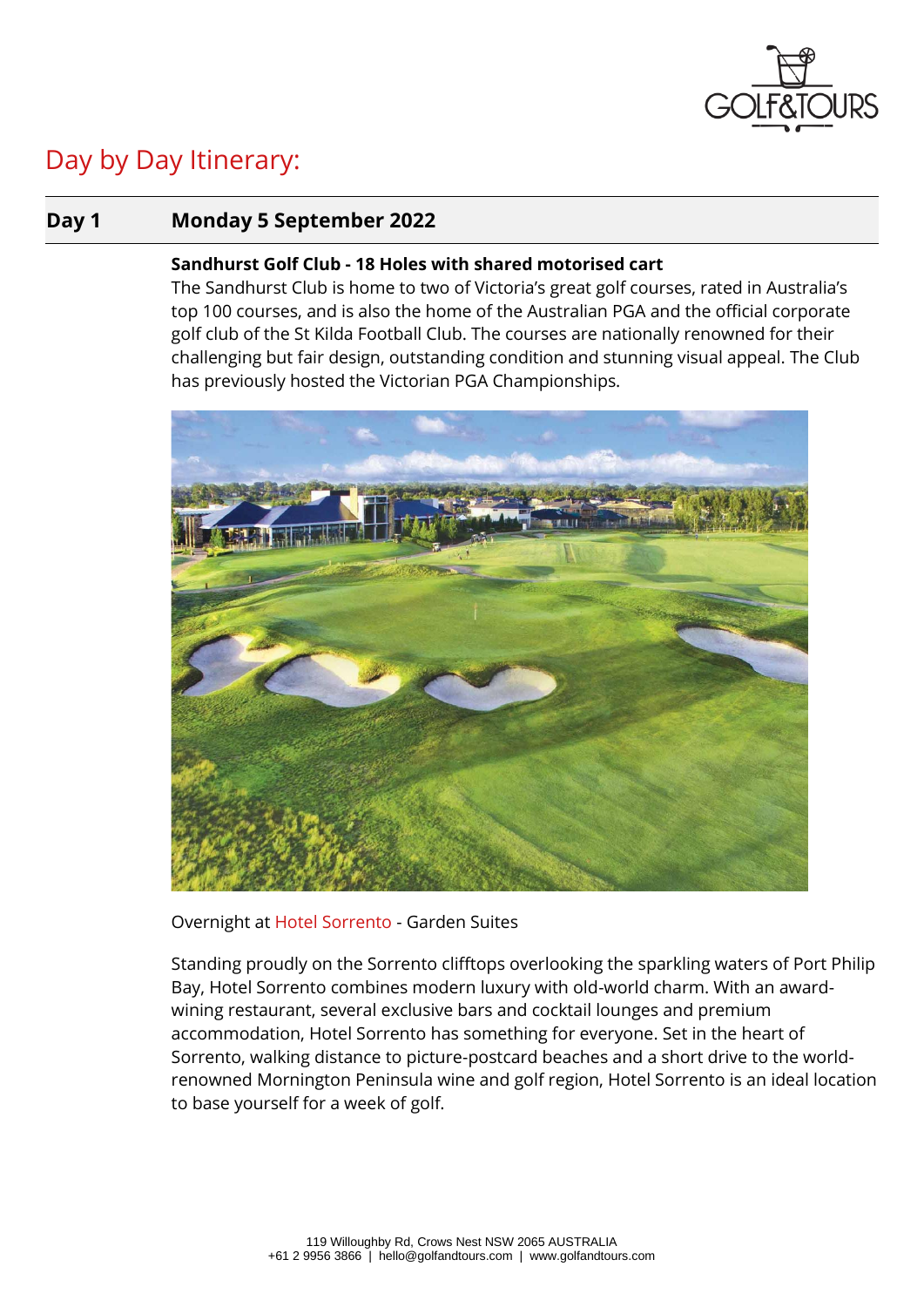



## **Welcome Drinks**

Join our Hosts this evening for a drink or two. This is a fun and relaxed opportunity to get to know your Hosts and the other guests a little better.

## **Day 2 Tuesday 6 September 2022**

## **Moonah Links Golf Club - 18 Holes with shared motorised carts**

Step into the shoes of the pros for a day and test your drive on the only course designed for the Australian Open." The Open Course at Moonah Links is the first ever 18 holes built and prepared for a national championship. It is one of the longest courses in Australia, and probably in the world in this category. It measures 6783 metres, so it offers more than a casual stroll in the outdoors. It is a mighty and ferocious test of golfing ability, the likes of which even the top pros only occasionally experience.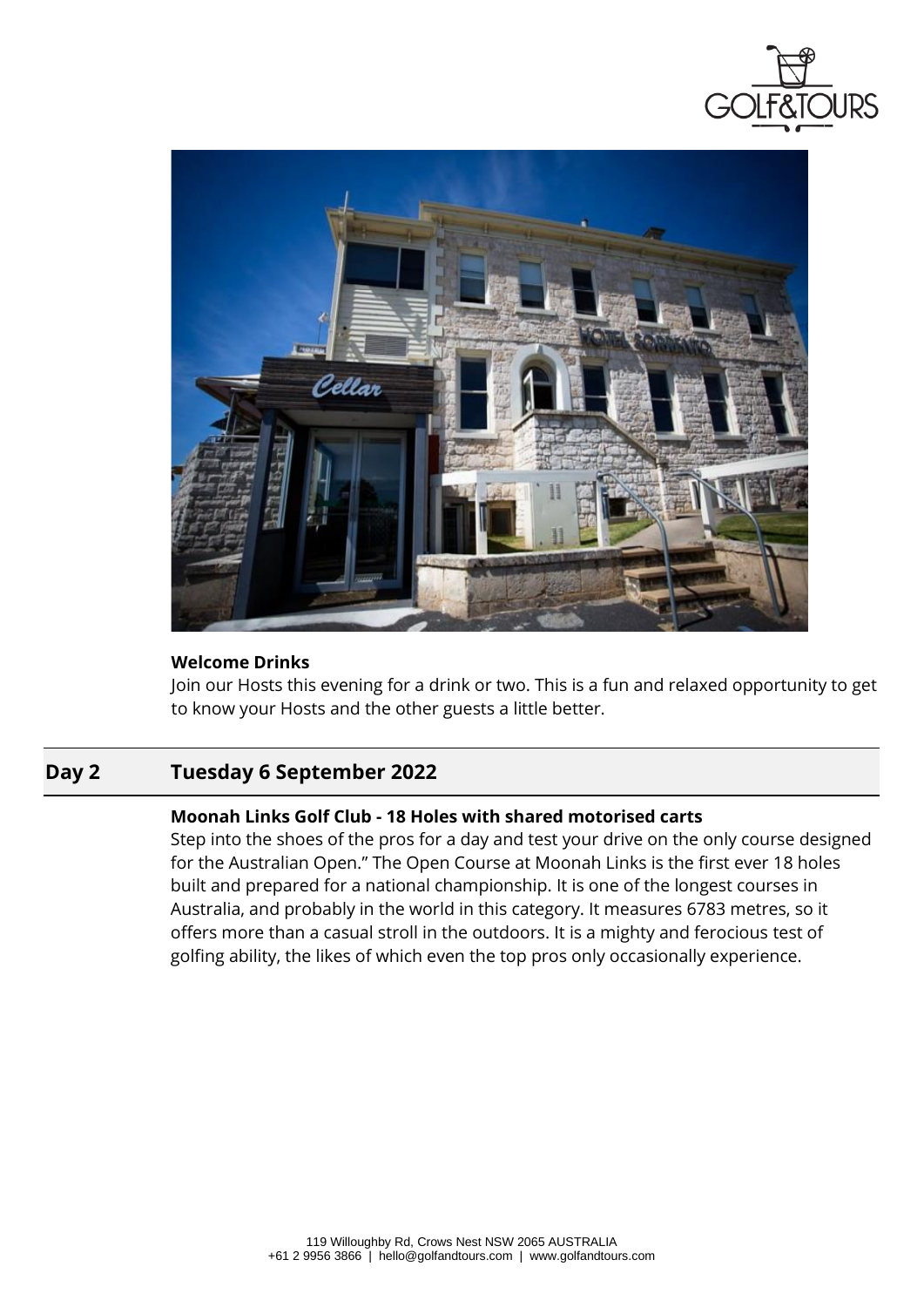![](_page_4_Picture_0.jpeg)

![](_page_4_Picture_1.jpeg)

Overnight at [Hotel Sorrento](https://hotelsorrento.com.au/) - Garden Suites

**Included meals:** Breakfast

## **Day 3 Wednesday 7 September 2022**

## **Optional Wine Tour**

We have put together an afternoon of wine tasting and lunch, which showcases this magnificent region perfectly.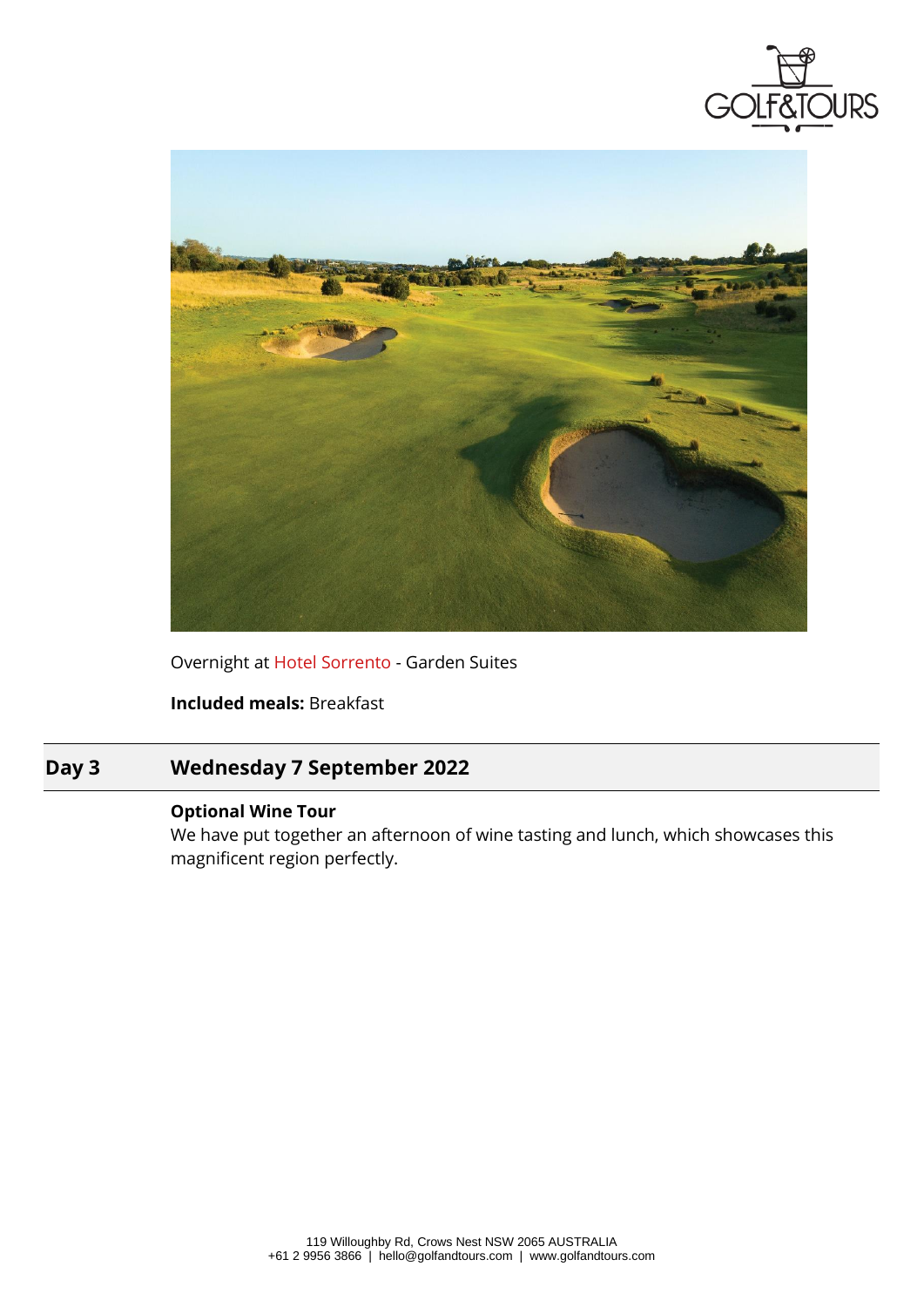![](_page_5_Picture_0.jpeg)

![](_page_5_Picture_1.jpeg)

Overnight at [Hotel Sorrento](https://hotelsorrento.com.au/) - Garden Suites

**Included meals:** Breakfast

## **Day 4 Thursday 8 September 2022**

#### **The Dunes Golf Links - 18 Holes with shared motorised cart**

Set on 300 acres of gently rolling sand dunes, The Dunes is maintains the highest standards of course maintenance and customer services. The Dunes achieves the very difficult objective of being a challenge to the low marker without being a monster for the higher handicapped golfer. Accolades include being ranked among the Top 20 courses in Australia for the past 15 years. The Dunes also consistently ranks as Victoria's #1 public access course and among the Top 3 public access courses Australia wide.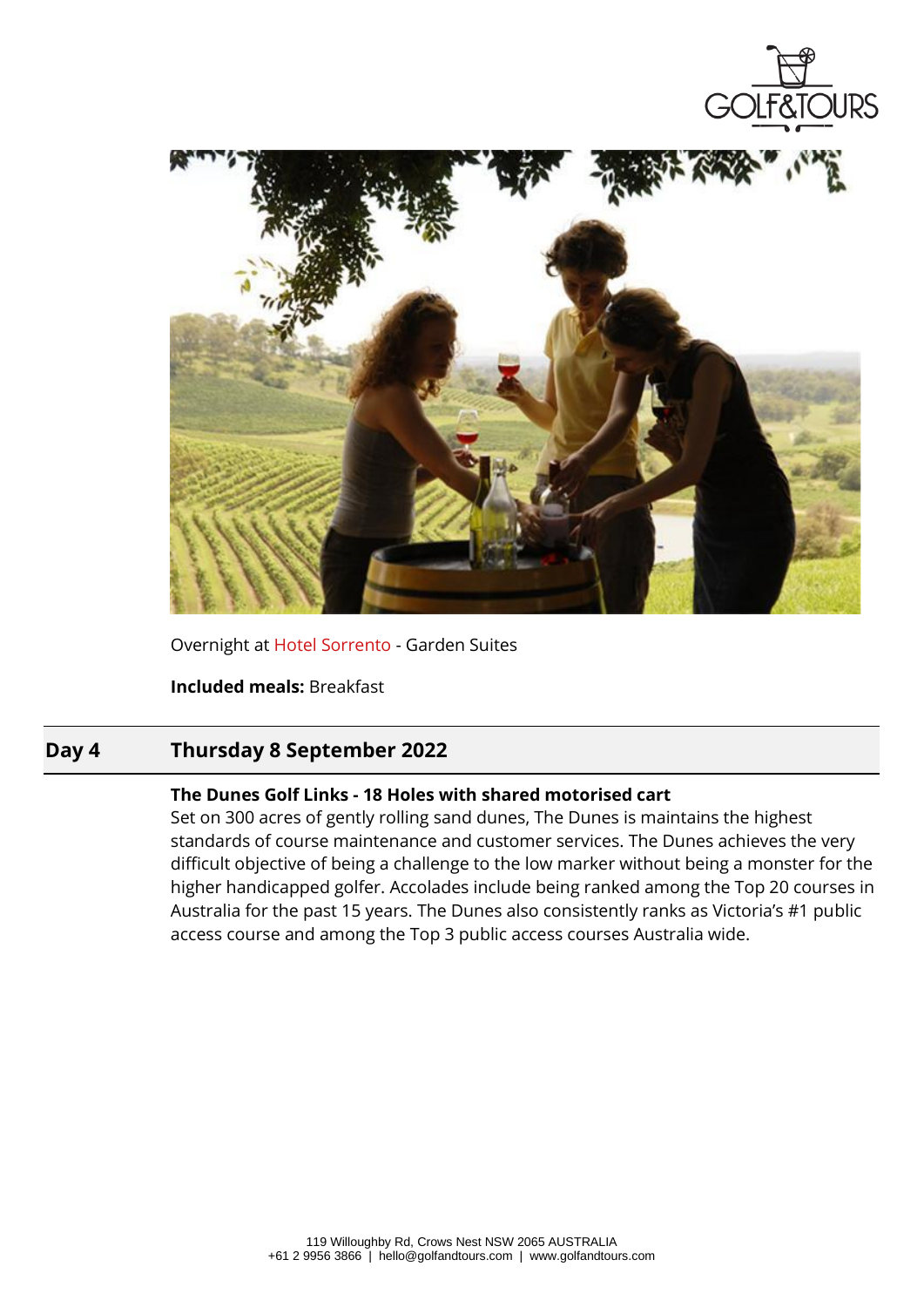![](_page_6_Picture_0.jpeg)

![](_page_6_Picture_1.jpeg)

Overnight at [Hotel Sorrento](https://hotelsorrento.com.au/) - Garden Suites

### **Farewell Dinner**

Join us tonight for a group dinner as we near the end of our holiday together.

**Included meals:** Breakfast, Dinner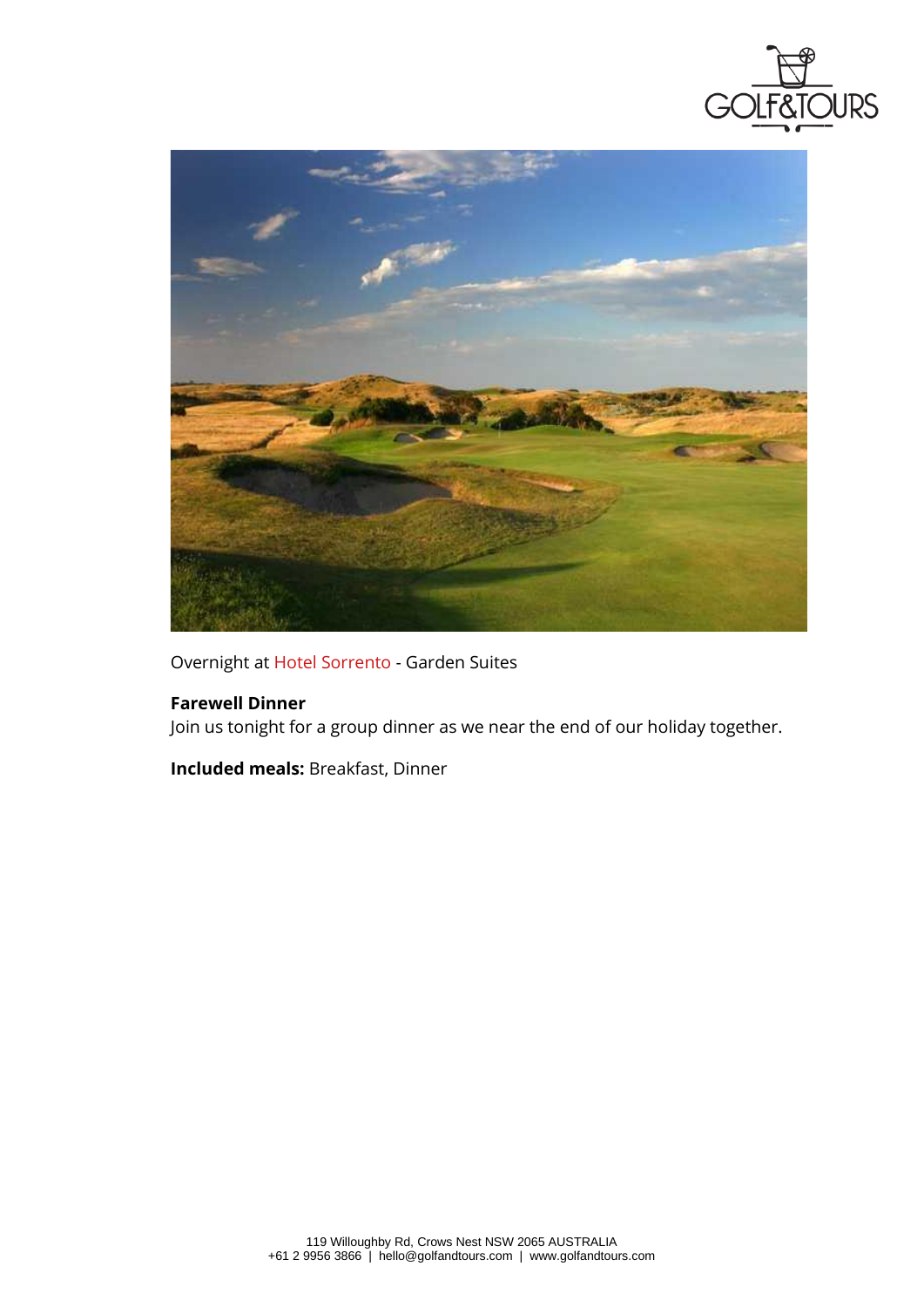![](_page_7_Picture_0.jpeg)

## **Day 5 Friday 9 September 2022**

## **St Andrews Beach Golf Club - 18 Holes with shared motorised carts**

Metres from the thundering surf of Gunnamatta Beach, St Andrews Beach Golf Course originally opened as an exclusive members course and debuted as the 9th best course in Australia in 2006. It is built on a stunning piece of land that lends itself perfectly to the tradition of the famous links courses of Britain and Ireland and can be compared favourably with the courses in Melbourne's famous sandbelt region.

![](_page_7_Picture_4.jpeg)

**Included meals:** Breakfast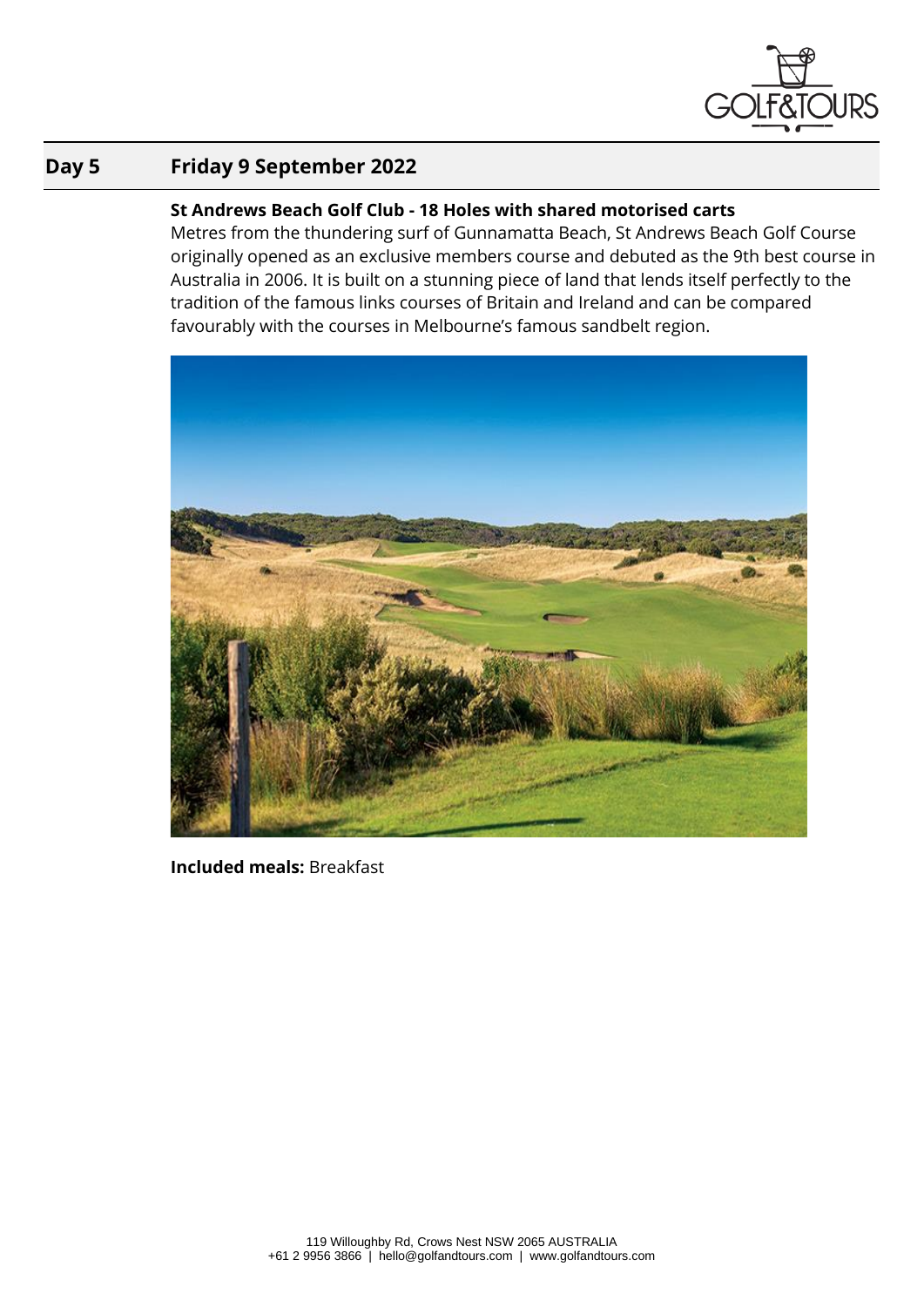![](_page_8_Picture_0.jpeg)

## Cost:

| Category          | <b>Description</b>      | <b>Charges</b> |
|-------------------|-------------------------|----------------|
| Package           | Twin Golfer Package     | \$1,795.00     |
| Package           | Twin Non-Golfer Package | $-$ \$400.00   |
| Single Supplement | Single Supplement       | Add \$500.00   |
| Optional Add Ons  | Optional Wine Tour      | \$160.00       |

- 4 Nights' accommodation at the Hotel Sorrento - 4 star
- 4 Rounds of golf including: Sandhurst Golf Club The Dunes Golf Links Moonah Links Golf Club - Open Course St Andrews Beach Golf Club
- Shared motorised carts at all rounds
- Breakfast Hamper on arrival
- Welcome drinks function
- Farewell dinner
- Golf competition
- **Prizes**
- Welcome gift
- Fully escorted by our fabulous and experienced Golf &Tours Hosts

## **INCLUSIONS EXCLUSIONS**

- **Flights**
- Transport this is a self drive tour
- All other meals not stated in the itinerary
- Personal expenses and gratuities

# [Click here book now!](https://client.golfandtours.com/Booking?DC=AS1052b:20220905)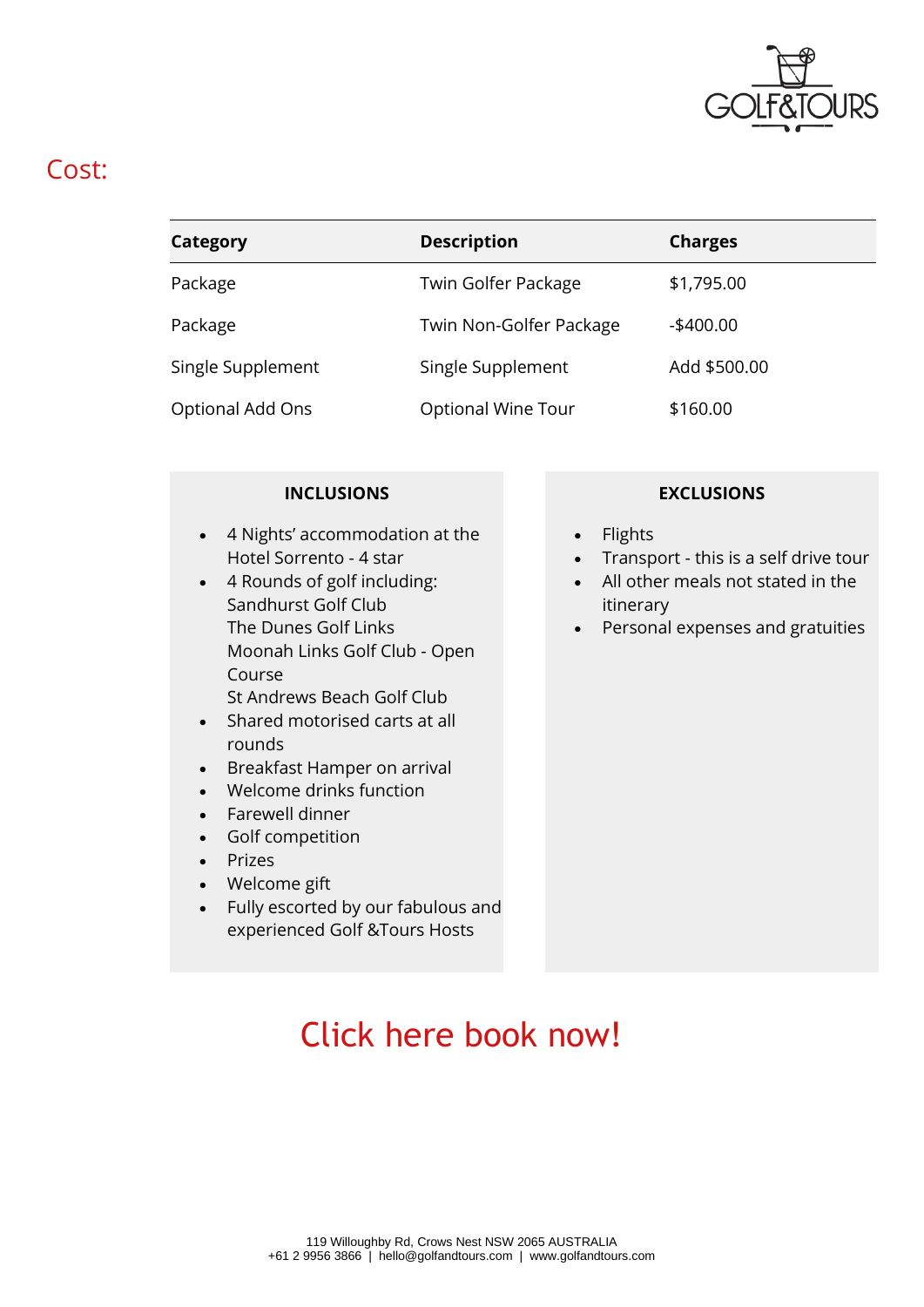![](_page_9_Picture_0.jpeg)

## Terms & Conditions:

These Terms & Conditions apply to the person making the booking and all other persons on whose behalf the booking is made. Clients booking by telephone, facsimile, web, e-mail or by sending in a booking form will be deemed to have read and accepted the Terms & Conditions set out below, and our full Terms & Conditions outlined on our website [www.golfandtours.com/privacy-policy-terms-conditions.](https://www.golfandtours.com/privacy-policy-terms-conditions) Therefore, please read them carefully.

As Golf & Tours Pty Ltd is only acting as an agent we have no liability in respect to the supply of any element of your booking, including any liability for Force Majeure, illness, personal injury, death or loss of any kind, delay and inconvenience caused directly or indirectly by any provider of travel services or products or by other third parties unless caused by our negligence.

If, due to supplier availability an item on this itinerary is no longer available for our tour, Golf & Tours reserves the right to substitute any of the golf, accommodation, transfers or activities listed in this itinerary with any item of similar standard/value. If, due to Force Majeure event making it impossible or unsafe for Golf & Tours to deliver all or part of the Tour Package, Golf & Tours reserved the rights to postpone the tour to new dates.

By completing our booking form you have given permission for Golf & Tours to take photographs of yourself, and to publish those photographs for any lawful purpose, including, but not limited to promoting Golf & Tours on their website, social media accounts, and promotional materials, either digital or in print, in perpetuity. If you have a change of heart, you can ask Golf & Tours to stop using your images at any time, in which case efforts will be taken to prevent them being used in future digital and offline publications but they may continue to appear in publications already in circulation.

This tour requires a minimum number of golfers to proceed. If minimum numbers are not achieved, you will be offered a full refund or opportunity to transfer your deposit to another tour.

This is a "self-drive" tour - Each driver must hold a full, current and unrestricted Drivers Licence, and their own vehicle. Golf & Tours will not be liable for any injury, damage or theft of your vehicle sustained during the tour, including driving to and from the tour.

## **Travel Insurance**

It is mandatory that you have your own comprehensive travel insurance while travelling on a Golf & Tours holiday. The policy should provide cover for any element of your booking including loss of deposit, cancellation, liability for illness, medical expenses, repatriation, personal injury, death or loss of any kind, delay and inconvenience caused directly or indirectly by Golf & Tours or by any other third parties we subcontract to, and loss or damage to baggage and valuables. You are responsible for making any special or increased insurance arrangements which you deem are necessary. The payments made to G&T for your tour are non-refundable. Travel insurance will cover you for unseen circumstances that may force you to withdraw from the tour. Golf & Tours strongly recommends that you take out "Cancel For Any Reason" (CFAR) insurance.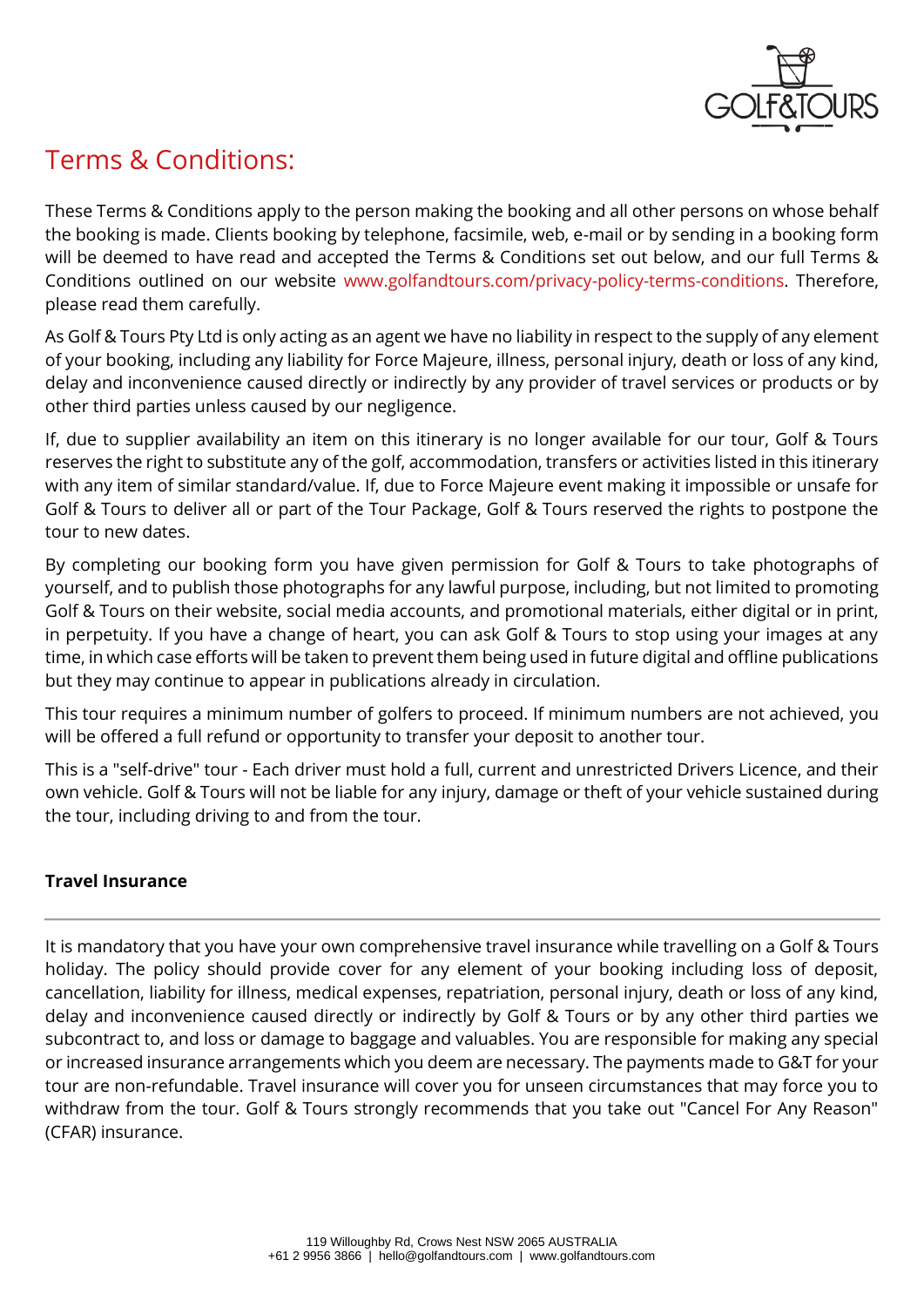![](_page_10_Picture_0.jpeg)

## **Pricing**

Every effort is made to ensure that the prices quoted to you are correct; however, Golf & Tours Pty Ltd acts only as an agent and relies on information provided to us from our suppliers of the travel services and products listed in this itinerary. We will bring to your attention any change in price prior to you paying the balance of the tour. N.B some golf clubs, hotels, transfer companies and travel service providers reserve the right to increase their pricing due to increases in green fees, hotel accommodation charges and currency fluctuations etc. Where the increase in price is greater than 10% of the original price of the tour, you may choose to either:

(a) cancel the applicable booking without incurring any penalty; or

(b) accept the change of price

You must notify the Golf & Tours of your choice within 14 days of receipt of notice of the increase or you will be deemed to have accepted the price change and will be liable for payment of the increase.

## **Payments**

Golf & Tours accepts the following payment methods: Direct bank deposits, cheque and credit card (Visa, American Express or MasterCard N.B credit card payments will incur a 2.9% processing fee).

A deposit is required to secure your place on this tour. After you have confirmed your booking we will contact you to arrange this payment.

The balance will be due 60 days prior to departure. One week prior to the balance due date, Golf & Tours will contact you, advising of the full amount owing for the tour, minus the deposit already paid, giving you the final balance owing. If you wish to make this final balance payment earlier than this date, please contact Golf & Tours Pty Ltd.

## **Cancellations & Refunds**

Cancellations by the client must be in writing and are subject to the following forfeit of cost per person:

- Cancellation before final balance payment is required: Deposit lost
- Cancellation after final balance payment has been completed: 100% of the tour cost charged

If the company is forced to cancel a tour due to minimum numbers not being reached, a full refund or option to transfer full deposit to a subsequent tour will be offered to the client. This does not include Force Majeure.